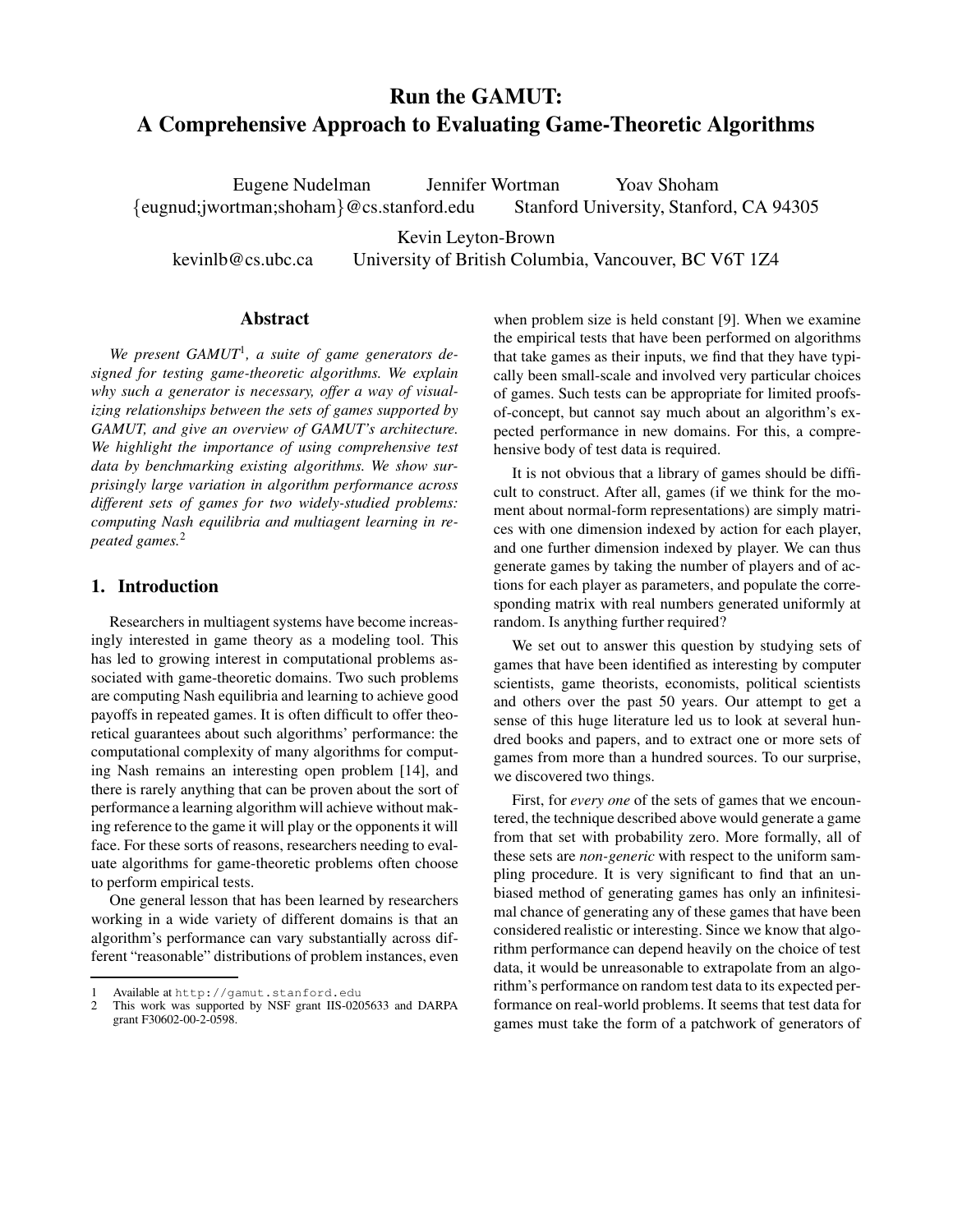

different sets of games.

Second, we were surprised to find very little work that aimed to understand, taxonomize or even enumerate nongeneric games in a holistic or integrative way. We came across work on understanding *generic* games [7], and found a complete taxonomy of two-player two-action games [15]. Otherwise, work that we encountered tended to fall into one or both of two camps. Some work aimed to describe and characterize particular sets of games that were proposed as reasonable models of real-world strategic situations or that presented interesting theoretical problems. Second, researchers proposed novel representations of games, explicitly or implicitly identifying sets of games that could be specified compactly in these representations.

In this paper we aim to fill this gap: to identify interesting sets of non-generic games comprehensively and with as little bias as possible. In the next section we describe this effort, highlighting relationships between different sets of games we encountered in our literature search and describing issues that arose in the identification of game generation algorithms. In section 3 we give experimental proof that a comprehensive test suite is required for the evaluation of game-theoretic algorithms. For our two example problems, computing Nash equilibria and learning in repeated games,

we show that performance for different algorithms varies dramatically across different sets of games even when the size of the game is held constant, and that performance on random games can be a bad predictor of performance on other games. Finally, in the appendix, we briefly describe GAMUT's architecture and implementation, including discussion of how new games may easily be added.

# **2. GAMUT**

For the initial version of GAMUT we considered only games whose normal-form representations can be comfortably stored in a computer. Note that this restriction does not rule out games that are presented in a more compact representation such as extensive form or graphical games; it only rules out *large* examples of such games. It also rules out games with infinite numbers of agents and/or of actions and Bayesian games. We make no requirement that games must *actually* be stored in normal form; in fact, GAMUT supports a wide array of representations (see the appendix). Some are *complete* (able to represent any game) while other *incomplete* representations support only certain sets of games. We will say that a given representation describes a set of games *compactly* if its descriptions of games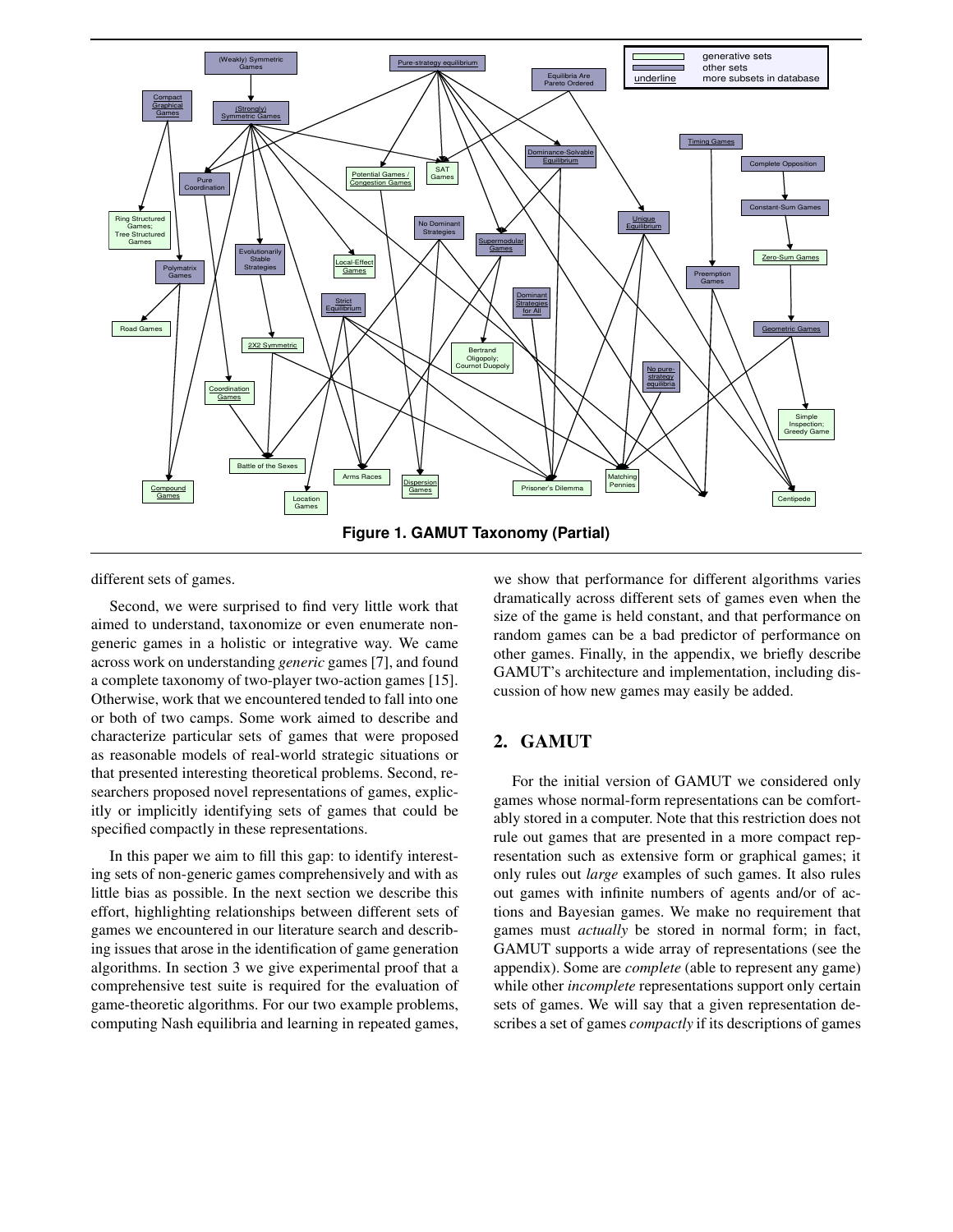in the set are exponentially shorter than the games' descriptions in normal form.

In total we identified 122 interesting sets of games in our literature search, and we were able to find finite time generative procedures for 71. These generative sets ranged from specific two-by-two matrix games with little variation (e.g., Chicken) to broad classes extensible in both number of players and number of actions (e.g., games that can be encoded compactly in the Graphical Game representation).

#### **2.1. The Games**

To try to understand the relationships between these different sets of non-generic games, we set out to relate them taxonomically. We settled on identifying subset relationships between the different sets of games. Our taxonomy is too large to show in full, but a fragment of it is shown in Figure 1. To illustrate the sort of information that can be conveyed by this figure, we can see that all Dispersion Games [6] are Congestion Games [17] and that all Congestion Games have pure-strategy equilibria.

Besides providing some insight into the breadth of generators included in GAMUT and the relationships between them, our taxonomy also serves a more practical purpose: allowing the quick and intuitive selection of a set of generators. If GAMUT is directed to generate a game from a set that does not have a generator (e.g., supermodular games [13]; games having unique equilibria) it chooses uniformly at random among the generative descendants of the set and then generates a game from the chosen set. GAMUT also supports generating games that belong to multiple intersecting sets (e.g., symmetric games having pure-strategy equilibria); in this case GAMUT chooses uniformly at random among the generative sets that are descendants of all the named sets.

The data we collected in our literature search—including bibliographic references, pseudo-code for generating games and taxonomic relationships between games—will be useful to some researchers in its own right. We have gathered this information into a database which is publicly available from http://gamut.stanford.edu as part of the GAMUT release. Besides providing more information about references than we can fit into a conference-length paper, this database also allows users to navigate according to subset/superset relationships and to perform searches.

#### **2.2. The Generators**

Roughly speaking, the sets of games that we enumerated in the taxonomy can be partitioned into two classes, reflected by different colored nodes in Figure 1. For some sets we were able to come up with an efficient algorithmic procedure that can, in finite time, produce a sample game from

| Arms Race<br>Battle of the Sexes<br>Bertrand Oligopoly<br><b>Bidirectional LEG</b><br>Chicken<br><b>Collaboration Game</b><br>Compound Game<br>Congestion Game<br><b>Coordination Game</b><br>Cournot Duopoly<br><b>Covariant Game</b><br><b>Dispersion Game</b> | Grab the Dollar<br>Graphical Game<br>Greedy Game<br>Guess 2/3 Average<br>Hawk and Dove<br>Local-Effect Game<br><b>Location Game</b><br>Majority Voting<br>Matching Pennies<br>Minimum Effort Game<br>N-Player Chicken<br>N-Player Pris Dilemma | Polymatrix Game<br>Prisoner's Dilemma<br><b>Random Games</b><br>Rapoport's Distribution<br>Rock, Paper, Scissors<br>Shapley's Game<br>Simple Inspection Game<br>Traveler's Dilemma<br>Uniform LEG<br>War of Attrition<br>Zero Sum Game |
|------------------------------------------------------------------------------------------------------------------------------------------------------------------------------------------------------------------------------------------------------------------|------------------------------------------------------------------------------------------------------------------------------------------------------------------------------------------------------------------------------------------------|----------------------------------------------------------------------------------------------------------------------------------------------------------------------------------------------------------------------------------------|
|------------------------------------------------------------------------------------------------------------------------------------------------------------------------------------------------------------------------------------------------------------------|------------------------------------------------------------------------------------------------------------------------------------------------------------------------------------------------------------------------------------------------|----------------------------------------------------------------------------------------------------------------------------------------------------------------------------------------------------------------------------------------|

**Table 1. Game Generators in GAMUT**

that set, and that has the ability to produce any game from that set. We call such sets *generative*. For others, we could find no reasonable procedure. One might consider a rejection sampling approach that would generate games at random and then test whether they belong to a given set S. However, if  $S$  is non-generic—which is true for most of our sets, as discussed above—such a procedure would fail to produce a sample game in any finite amount of time. Thus, we do not consider such procedures as generators.

Cataloging the relationships among sets of games and identifying generators prepared us for our next task, creating game generators. The wrinkle was that generative algorithms were rarely described explicitly in the literature. While in most cases coming up with an algorithm was straightforward, we did encounter several interesting issues.

Sometimes an author defined a game too narrowly for our purposes. Many traditional games (e.g., Prisoner's Dilemma) are often defined in terms of precise payoffs. Since our goal was to construct a generator capable of producing an infinite number of games belonging to the same set, we had to generalize these games. In the case of Prisoner's Dilemma, we can generate any game

$$
\left(\begin{array}{cc}R,R&S,T\\T,S&P,P\end{array}\right)
$$

which satisfies  $T > R > P > S$  and  $R > (S + T)/2$ . (The latter condition ensures that all three of the non-equilibrium outcomes are Pareto optimal.) Thus, an algorithm for generating an instance of Prisoner's Dilemma reduces to generating four numbers that satisfy the given constraints. There is one subtlety involved with this approach to generalizing games. It is a well-known fact that a positive affine transformation of payoffs does not change strategic situation modeled by the game. It is also a common practice to normalize payoffs to some standard range before reasoning about games. We ensure that no generator ever generatesinstances that differ only by a positive affine transformation of payoffs.

In other cases the definition of a set was too broad, and thus had to be restricted. In many cases, this could be achieved via an appropriate parametrization. An interesting example of this is the set of Polymatrix Games [5]. These are n-player games with a very special payoff structure: ev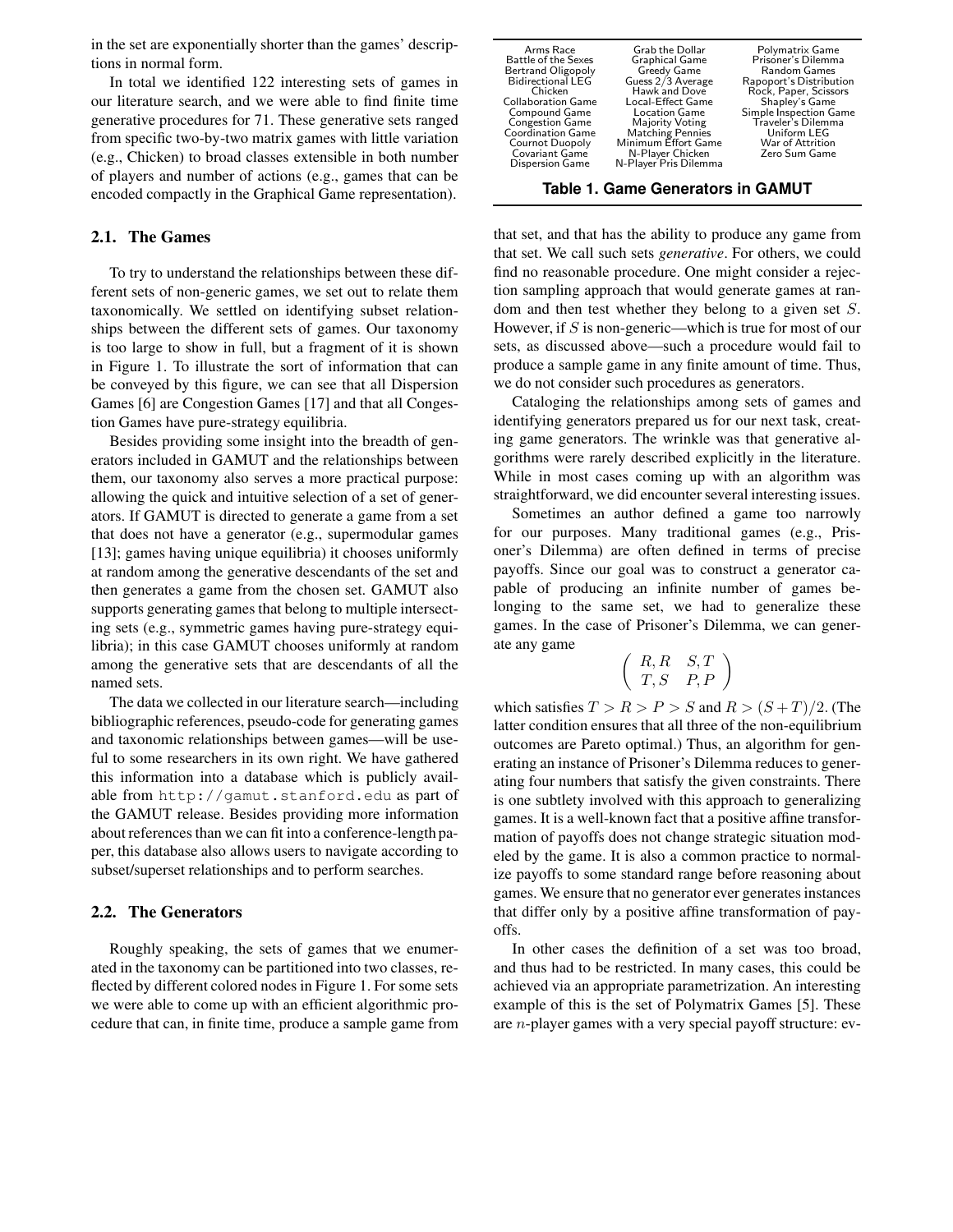ery pair of agents plays a (potentially different) 2-player game between them, and each agent's utility is the sum of all of his payoffs. The caveat, however, is that the agent must play the *same* action in all of histwo-player games. We realized that these games, though originally studied for their computational properties, could be generalized and used essentially as a compact representation for games in which each agent only plays two-player games against some *subset* of the other agents. This led to a natural parametrization of polymatrix games with graphs. Nodes of the graph now represent agents, and edges are labeled with different 2-player games. $3$  Thus, though we still can sample from the set of all polymatrix games using a complete graph, we are now able also to focus on more specific and, thus, even more structured subsets.

Sometimes we encountered purely algorithmic difficulties. For example, in order to implement geometric games [18] we needed data structures capable of representing and performing operations on abstract sets (such as finding intersection, or enumerating subsets).

In some cases one parameterized generator was able to generate games from many different sets. For example, we implemented a single generator based on work by Rapoport [15] which demonstrated that there are only 85 strategically different 2x2 games, and so did not need to implement generators for individual 2x2 games mentioned in the literature. We did elect to create separate generators for several very common games (e.g., Matching Pennies; Hawk and Dove). We also used our taxonomy to identify similar sets of games, and either implemented them with the same generator or allowed their separate generators to benefit from sharing common algorithms and data structures. In the end we built 35 parameterized generators to support all of the generative sets in our taxonomy; these are listed in Table 1.

The process of writing generators presented us with a nontrivial software engineering task in creating a coherent and easily-extensible software framework. Once the framework was in place, incrementally adding new generators became easy. Some of these implementation details are described in the Appendix.

# **3. Running the GAMUT**

At the beginning of this paper we claimed that it is necessary to evaluate game-theoretic algorithms on a wide range of distributions before empirical claims can be made about the algorithms' strengths and weaknesses. Of course, such a claim can only be substantiated after a test suite has been constructed. In this section we show that top algorithms for

two computational problems in game theory do indeed exhibit dramatic variation across distributions, implying that small performance tests would be unreliable.

All our experiments were performed using a cluster of 12 dual-CPU 2.4GHz Xeon machines running Linux 2.4.20, and took about 120 CPU-days to run. We capped runs for all algorithms at 30 minutes (1800 seconds).

#### **3.1. Computation of Nash Equilibria**

One of the most interesting computational problems in game theory is computing Nash equilibria. All evidence suggests that this is a hard problem (e.g., [4, 3]), yet the precise complexity class into which the problem falls is unknown [14]. In this section we use GAMUT to evaluate three algorithms' empirical properties on this problem.

**3.1.1. Experimental Setup** The best-known game theory software package is Gambit [12], a collection of stateof-the-art algorithms. For two-player games the Lemke-Howson algorithm [8] is best and is used by default in Gambit. For n-player games Gambit uses an algorithm based on Simplicial Subdivision [19]. In both cases, Gambit performs iterative removal of dominated strategies as a preprocessing step. Govindan and Wilson [5] introduced an alternative algorithm based on a continuation method. We use a recent optimized implementation, the GameTracer package [1]. This work also included speedups for the Govindan-Wilson algorithm on the special cases of compact graphical games and MAIDs, but because we expanded all games to their full normal forms Govindan-Wilson did not benefit from these extensions in our experiments.

One factor that can have a significant effect on an algorithm's runtime is the size of its input. Since our goal was to investigate the extent to which runtimes vary as the result of differences between distributions, we studied fixedsize games. To make sure that our findings were not artifacts of any particular problem size we compared results across several fixed problem sizes. We ran the Lemke-Howson algorithm on games with 2 players, 150 actions and 2 players, 300 actions. Because Govindan-Wilson is very similar to Lemke-Howson on two-player games and is not optimized for this case [1], we did not run it on these games. We ran Govindan-Wilson and Simplicial Subdivision on games with 6 players, 5 actions and 18 players, 2 actions. For each problem size and distribution, we generated 100 games.

Both to keep our machine-time demands manageable and to keep the graphs in this paper from getting too cluttered, we chose not to use *all* of the GAMUT generators. Instead, we chose a representative slate of 22 distributions from GAMUT. Some of our generators (e.g., Graphical Games, Polymatrix games, and Local Effect Games–LEGs) are parameterized by graph structure; we split these into several sub-distributions based on the kind of graph used.

<sup>3</sup> Note that this is a strict subset of graphical games, where payoffs for each player also depend only on the actions of its neighbors, but it is not assumed that payoffs have the additive decomposition.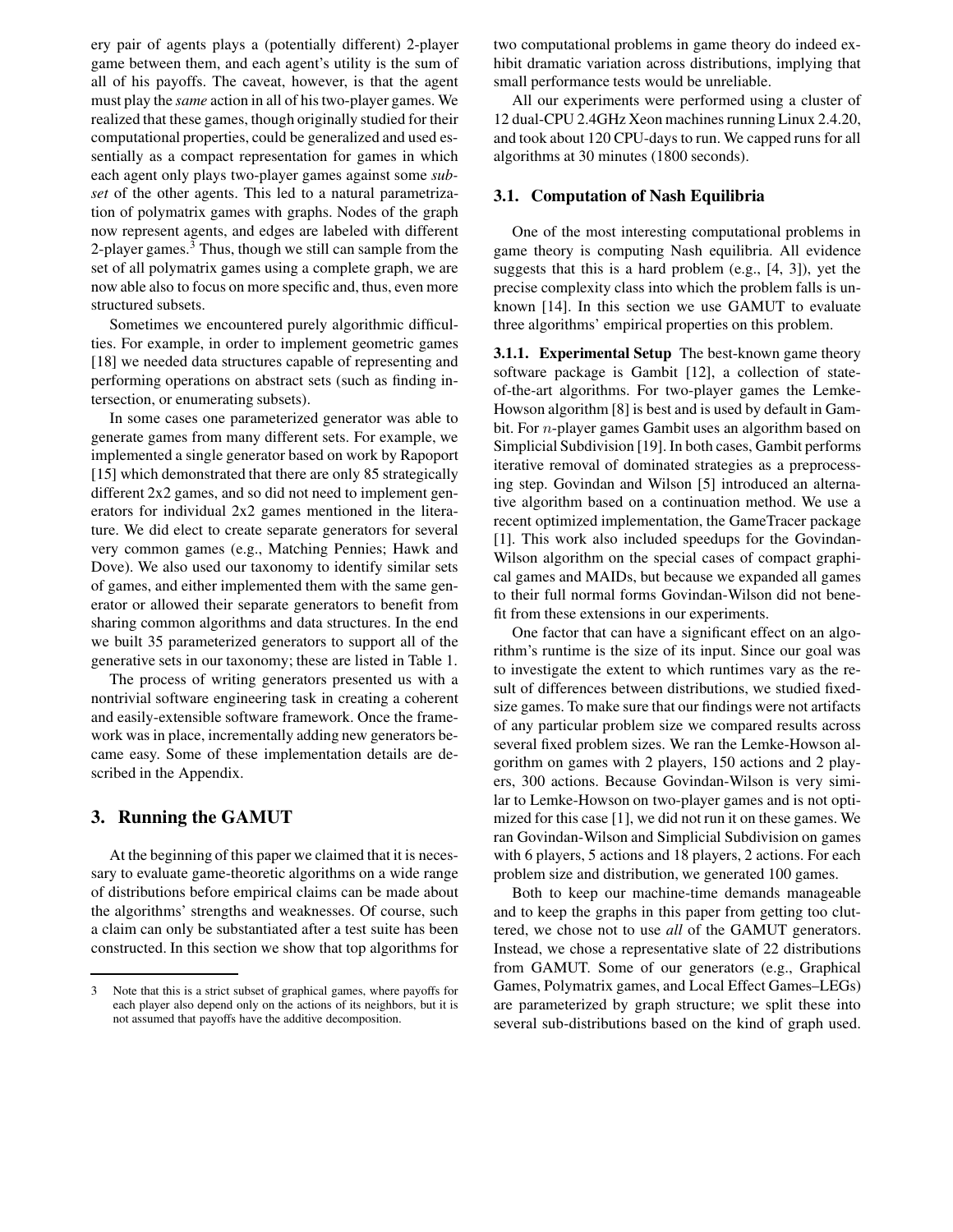Suffixes "-CG", "-RG", "-SG", "-SW" and "-Road" indicate, respectively, complete, random, star-shaped, smallworld, and road-shaped (see [20]) graphs. Another distribution that we decided to split was the Covariant Game distribution, which implements the random game model of [16]. In this distribution, payoffs for each outcome are generated from a multivariate normal distribution, with correlation between all pairs of players held at some constant  $\rho$ . With  $\rho = 1$  these games are common-payoff, while  $\rho = \frac{-1}{n-1}$ yields minimum correlation and leads to zero-sum games in the two-player case. Rinott and Scarsini show that the probability of the existence of a pure strategy Nash equilibrium in these games varies as a monotonic function of  $\rho$ , which makes the games computationally interesting. For these games, suffixes "-Pos", "-Zero", and "-Rand" indicate whether  $\rho$  was held at 0.9, 0, or drawn uniformly at random from  $\left[\frac{-1}{n-1}, 1\right]$ .

Lemke-Howson, Simplicial Subdivision and Govindan-Wilson are all very complicated path-following numerical algorithms that offer virtually no theoretical guarantees. They all have worst-case running times that are at least exponential, but it is not known whether this bound is tight. On the empirical side, very little previous work has attempted to evaluate these algorithms. The best-known empirical results [11, 21] were obtained for generic games with payoffs drawn independently uniformly at random (in GAMUT, this would be the RandomGame generator). Our work may therefore represent the first systematic attempt to understand the empirical behavior of these algorithms on non-generic games.

**3.1.2. Experimental Results** Figure 2 shows each algorithm's performance across distributions for two different input sizes. The Y -axis shows CPU time measured in seconds and plotted on a log scale. Column height indicates median runtime over 100 instances, with the error bars showing the 25th and 75th percentiles. The most important thing to note about this graph is that each algorithm exhibits highly variable behavior across our distributions. This is less visible for the Govindan-Wilson algorithm on 18-player games, only because this algorithm's runtime exceeds our cap for a majority of the problems. However, even on this dataset the error bars demonstrate that the distribution of runtimes varies substantially with the distribution. Moreover, for all three algorithms, we observe that this variation is not an artifact of one particular problem size.

Figure 3 illustrates runtime differences both across and among distributions for 6-player 5-action games. (Though we do not have space to show them here, we observed qualitatively similar results for different input sizes and for the Lemke-Howson algorithm.) Each dot on the graph corresponds to a single run of an algorithm on a game. This graph shows that the distribution of algorithm runtimes varies substantially from one distribution to another, and cannot easily



**Figure 2. Effect of Problem Size on Solver Performance**

be inferred from 25th/50th/75th quartile figures such as Figure 2. The highly similar Simplicial Subdivision runtimes for Traveler's Dilemma and Minimum Effort Games are explained by the fact that these games can be solved by iterated elimination of dominated strategies—a step not performed by the GameTracer implementation of Govindan-Wilson. We note that distributions that are related to each other in our taxonomy (e.g., all kinds of Graphical Games, LEGs, or Polymatrix Games) usually give rise to similar but not identical—algorithmic behavior.

Figure 3 makes it clear that algorithms' runtimes exhibit substantial variation and that algorithms often perform very differently on the same distributions. However, this figure makes it difficult for us to reach conclusions about the extent to which the algorithms are correlated. For an answer to this question, we turn to Figure 4. Each data point represents a single 6-player, 5-action game instance, with the  $X$ -axis representing runtime for Simplicial Subdivision and the Y axis for Govindan-Wilson. Both axes use a log scale. This figure shows that when we focus on instances rather than on distributions, these algorithms are very highly uncorrelated. Simplicial Subdivision does strictly better on 67.2% of the instances, while timing out on 24.7%. Govindan-Wilson wins on 24.7% and times out on 36.5%. It is interesting to note that if a game is easy for Simplicial Subdivision, then it will often be harder for Govindan-Wilson, but in general neither algorithm dominates.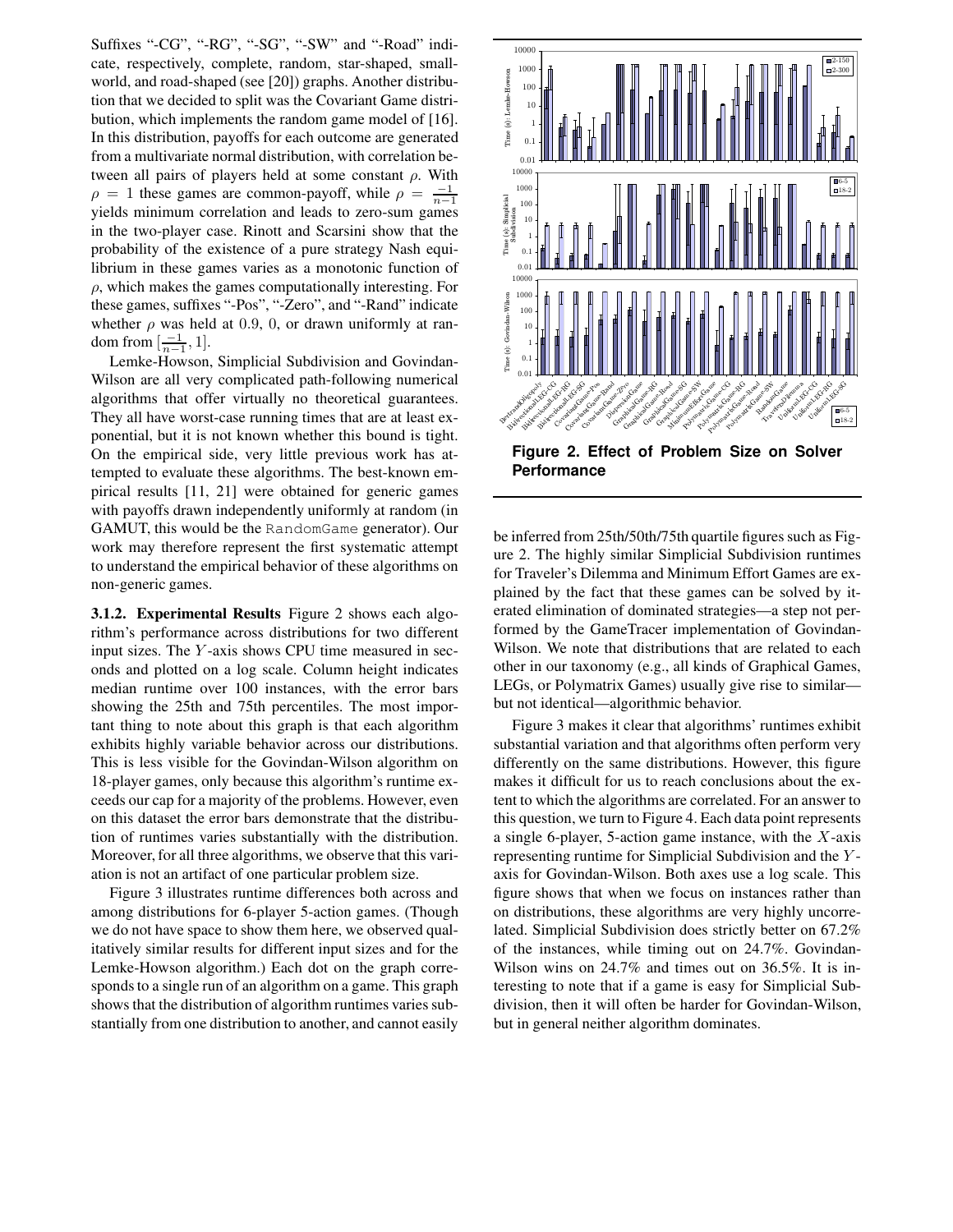

### **3.2. Multiagent Learning in Repeated Games**

The last few years have seen a surge of research into multiagent learning, resulting in the recent proposal of several new algorithms. This research area is still at a very early stage, particularly with respect to the identification of the best metrics and standards of performance to use for evaluating algorithms. As a result, we do not claim that our results demonstrate anything about the relative merit of the algorithms we study. We believe it is clear, however, that our results show that these algorithms' performance depends crucially on the distributions of games on which they are run, and thus that GAMUT will be a useful tool for researchers in the multiagent learning community.

**3.2.1. Experimental Setup** We used three learning algorithms: Minimax-Q [10], WoLF [2], and a version of the original Q-learning algorithm for single agent games [22] modified for use by an individual player in a repeated game setting. These algorithms have received much study in recent years; they each have very different performance guarantees, strengths and weaknesses. Single-agent Q-learning assumes away the multiagent component, and thus is not guaranteed to converge at all against an adaptive opponent. Minimax-Q plays a safety-level strategy, and so does not necessarily converge to a best response. WoLF is a variablelearning-rate policy-hill-climbing algorithm that *is* designed



to converge to a best response. Previous work in the literature has established that each of these algorithms is very sensitive to its parameter settings (e.g., learning rate) and that the best parameter settings usually vary from one game to the next. Since it is infeasible to perform per-game parameter tuning in an experiment involving tens of thousands of games, we determined parameter values that reproduced previously-published results from [10, 2, 22] and then fixed these parameters for all experiments.

In our experiments we chose to focus on a set of 13 distributions. As before, we keep game sizes constant, this time at 2 actions and 2 players for each game. Although it would also be interesting to study performance in larger games, we decided to focus on a simpler setting in which it would be easier to understand the results of our experiments. For each distribution we generated 100 game instances. For each instance we performed nine different pairings (each possible pairing of the three algorithms, including self-pairings, and in the case of non-self-pairings also allowing each algorithm to play once as player 1 and once as player 2). We ran the algorithms on each pairing ten times, since we found that algorithm performance varied based on the outcomes of coin flips. On each run, we repeated the game 100,000 times. The first 90,000 rounds allow the algorithms to settle into their long-run behavior; we then compute each algorithm's payoff for each game as its average payoff over the following 10,000 rounds. We did this to approximate the offline performance of the learned policy and to minimize the effect of relative differences in the algorithms' learning rates.

**3.2.2. Experimental Results** There are numerous ways in which learning algorithms can be evaluated. In this section we focus on just two of them. A more comprehensive set of experiments would be required to judge the relative merits of algorithms, but this smaller set of experiments is sufficient to substantiate our claim that algorithm performance varies significantly from one distribution to another.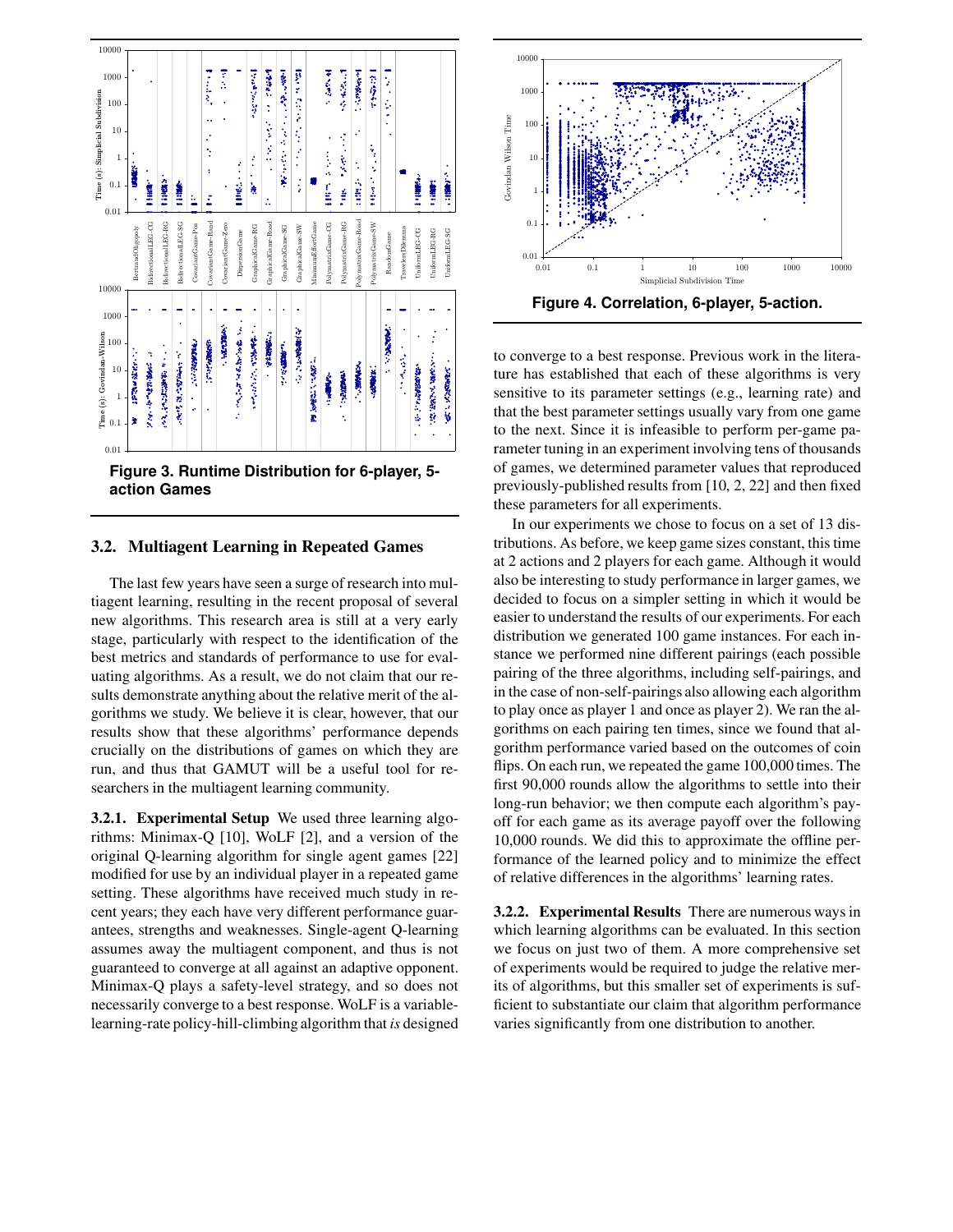

**Figure 5. Pairwise Comparison of Algorithms**

Figure 5 compares the pairwise performance of three algorithms. The height of a bar along the  $Y$ -axis indicates the (normalized) fraction of games in which the corresponding algorithm received a weakly greater payoff than its opponent. In this metric we ignore the magnitude of payoffs, since in general they are incomparable across games. The overall conclusion that we can draw from this graph is that there is great variation in the relative performance of algorithms across distributions. There is no clear "winner"; even Minimax-Q, which is usually outperformed by WoLF, manages to win a significant fraction of games across many distributions, and *dominates* it on Traveler's Dilemma. WoLF and single-agent Q come within 10% of a tie most of the time—suggesting that these algorithms often converge to the same equilibria—but their performance is still far from consistent across different distributions.

Figure 6 compares algorithms using a different metric. Here the  $Y$ -axis indicates the average payoff for an algorithm when playing as player 1, with column heights indicating the median and error bars indicating 25th and 75th percentiles. Payoffs are normalized to fall on the range  $[-1, 1]$ . Despite this normalization, it is difficult to make meaningful comparisons of payoff values across distributions. This graph is interesting because, while focusing on relative performance rather than trying to identify a "winning" algorithm, it demonstrates again that the algorithms' performance varies substantially along the GAMUT. Moreover, this metric shows Minimax-Q to be much more competitive than was suggested by Figure 5.

# **4. Conclusion**

In this paper we presented GAMUT, a game theory test suite. We surveyed hundreds of books and papers to compile a comprehensive database of structured non-generic games and the relationships between them. We built a highly modular and extensible software framework, and used it to implement generators for these sets of games. Finally, we demonstrated the importance of comprehensive test data to game-theoretic algorithms by showing how performance



depends crucially on the distribution of instances on which an algorithm is run. We hope that GAMUT will become a useful tool for researchers working at the intersection of game theory and computer science.

### **Acknowledgments**

We would like to thank: Bob Wilson for identifying many useful references and for sharing his insights into the space of games; Rob Powers for providing us with implementations of multiagent learning algorithms; members of Stanford's Multiagent group for many useful comments.

# **Appendix: GAMUT Implementation**

The GAMUT software was built using an object-oriented framework and implemented in Java<sup>4</sup>. Our framework consists of objects in four basic categories: game generators, graphs, functions, and representations. Our main design objective was to make it as easy as possible for end users to write new objects of any of the four kinds, in order to allow GAMUT to be extended to support new sets of games and representations.

Currently, GAMUT contains 35 implementations of Game objects, which correspond the 35 procedures we identified in 2.2. They are listed in Table 1. While the internal representations and algorithms used vary depending on the set of games being generated, all of them must be able to return the number of players, the number of actions for each player, and the payoff for a each player for any action profile. Outputter classes then encode generated games into appropriate representations.

Many of our generators depend on random graphs (e.g., Graphical Games, Local Effect Games, Polymatrix Games) and functions (e.g., Arms Race, Bertrand Oligopoly, Congestion Games). Graph and Function classes, listed in Table 2, have been implemented to meet these needs in a

<sup>4</sup> See http://gamut.stanford.edu for detailed software documentation.